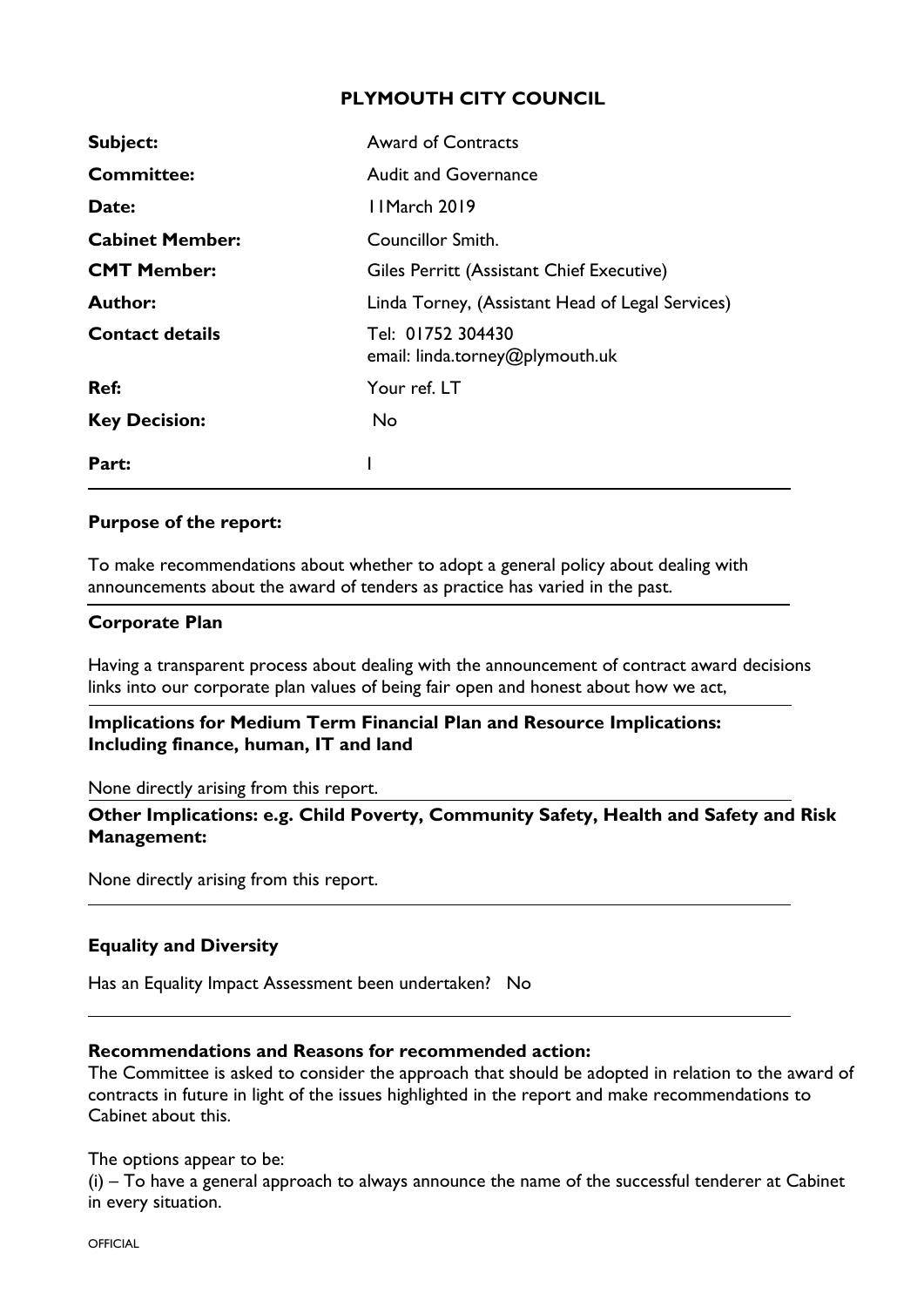(ii) - To have a general approach to announce the name of the successful tenderer at Cabinet in all cases apart from those where an existing tenderer has put in a tender for a follow on contract.

(iii) - To not have a general approach but to consider the merits of announcing the name of the successful tenderer at Cabinet on a case by case basis.

#### **Alternative options considered and rejected:**

These are contained in the main recommendation

#### **Published work / information:**

None

#### **Background papers:**

None

| Title | Part | Part II | <b>Exemption Paragraph Number</b> |  |  |  |  |  |  |
|-------|------|---------|-----------------------------------|--|--|--|--|--|--|
|       |      |         |                                   |  |  |  |  |  |  |
|       |      |         |                                   |  |  |  |  |  |  |
|       |      |         |                                   |  |  |  |  |  |  |

**Sign off:** comment must be sought from those whose area of responsibility may be affected by the decision, as follows (insert references of Finance, Legal and Monitoring Officer reps, and of HR, Corporate Property, IT and Strat. Proc. as appropriate):

| Fin                                                              | din.18<br>.19.23 | Leg | ΑI<br>/622<br>25 | Mon<br>Off | ΑT<br>/62 | HR | <b>Assets</b> |  |  | Strat<br>Proc |  |
|------------------------------------------------------------------|------------------|-----|------------------|------------|-----------|----|---------------|--|--|---------------|--|
| <b>Originating SMT Member</b>                                    |                  |     |                  |            |           |    |               |  |  |               |  |
| Has the Cabinet Member(s) agreed the contents of the report? Yes |                  |     |                  |            |           |    |               |  |  |               |  |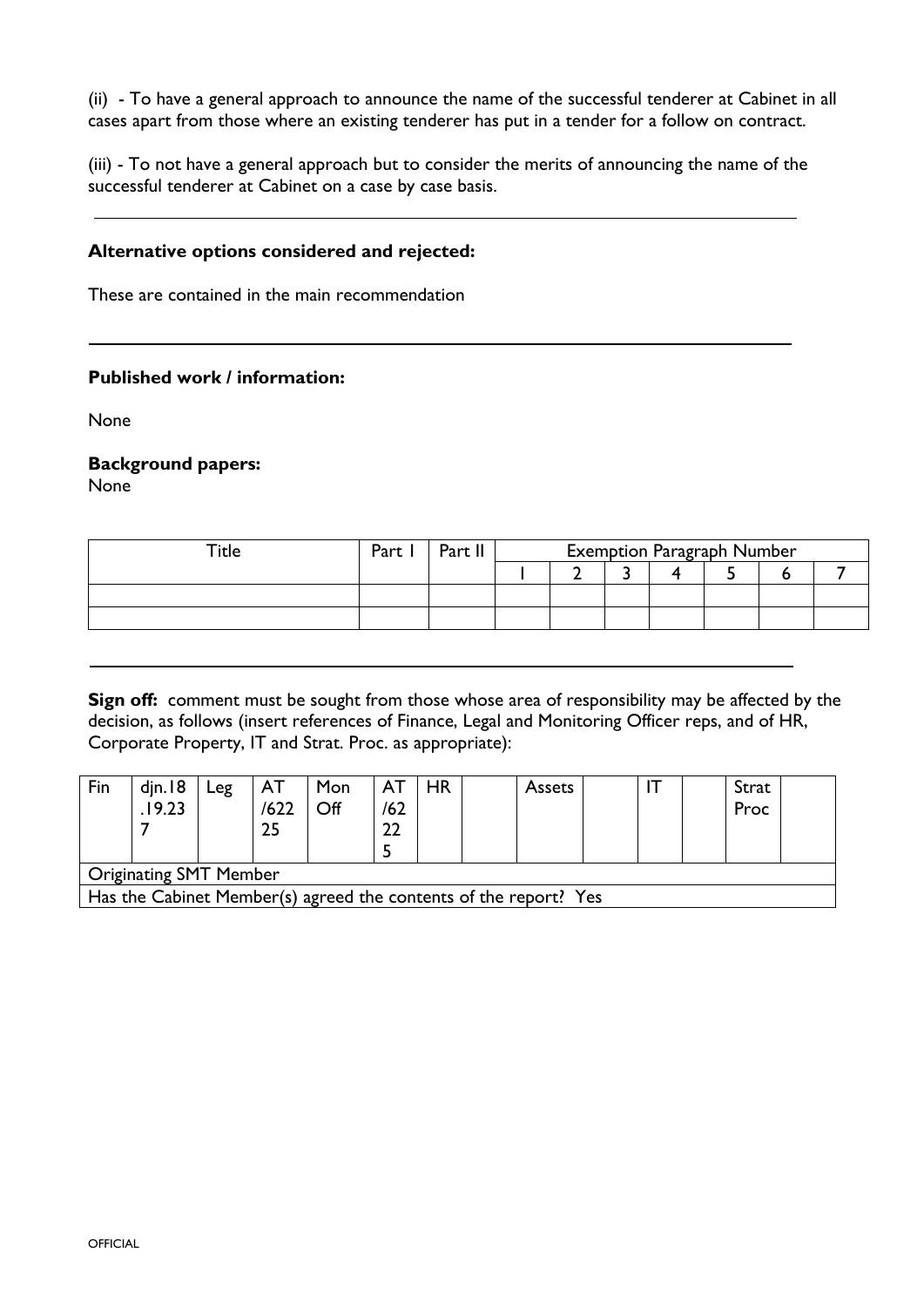# **Background**

1.0 Cabinet wishes to adopt a general policy about dealing with announcements about the award of tenders as practice has varied in the past.

1.1 The situations when awards of contracts are made fall into three categories:

(i) When a contract is awarded for a new service, there is no existing contractor and the decision does not directly affect any of the Council's workforce.

(ii) When the Council outsources a service and its own workforce will be affected by the outcome of the decision.

(iii) When the Council renews an existing contract where there is an existing contractor and workforce and service that will be affected by the outcome of the decision.

1.2 Major contract awards are usually made by Cabinet. This means that if the name of the successful tenderer is announced in the meeting it will immediately be available to the public on the Council's website.

1.3 In cases of new contracts this should not cause any issues in respect of existing services that are provided by the Council.

1.4 In cases where it is planned to outsource a council service, the Council's workforce will be affected by the decision. In these cases managers will know the date when a decision about the contract award will be made, have the opportunity in advance to discuss the potential impact of the decision to be made and have an opportunity to put in place arrangements to inform their staff of the decision as soon as it is known.

1.5 However different factors come into play when a follow on contract is awarded where a Council service is provided by a contractor. This is particularly the case in situations where that contractor is not successful in their bid to continue to run the service. They may be subject to immediate financial pressures as a result of the decision and will need to be prepared to respond to questions from their staff. Where it is a major contract they are also likely to have to deal with questions from the press. At the same time they need to continue to operate services for Council pending the transfer of the Service to the new provider at a point where staff who do not want to transfer may look for jobs elsewhere or leave. In these situations officers have found it helpful to have an opportunity to inform the contractor of the decision in private before the decision is made public; to allow time to make plans about the continuation of services during the transition period and to give the contractor the opportunity to inform their staff so that they do not become aware of the decision through the press. However this approach is not in keeping with the Councils general approach for decisions to be made in public.

# **Options for future practice**

2.0 The Committee is asked to consider the approach that should be adopted in relation to the award of contracts in future and make recommendations to Cabinet about this.

#### 2.1 The options appear to be:

(i) – To have a general approach to always announce the name of the successful tenderer at Cabinet in every situation.